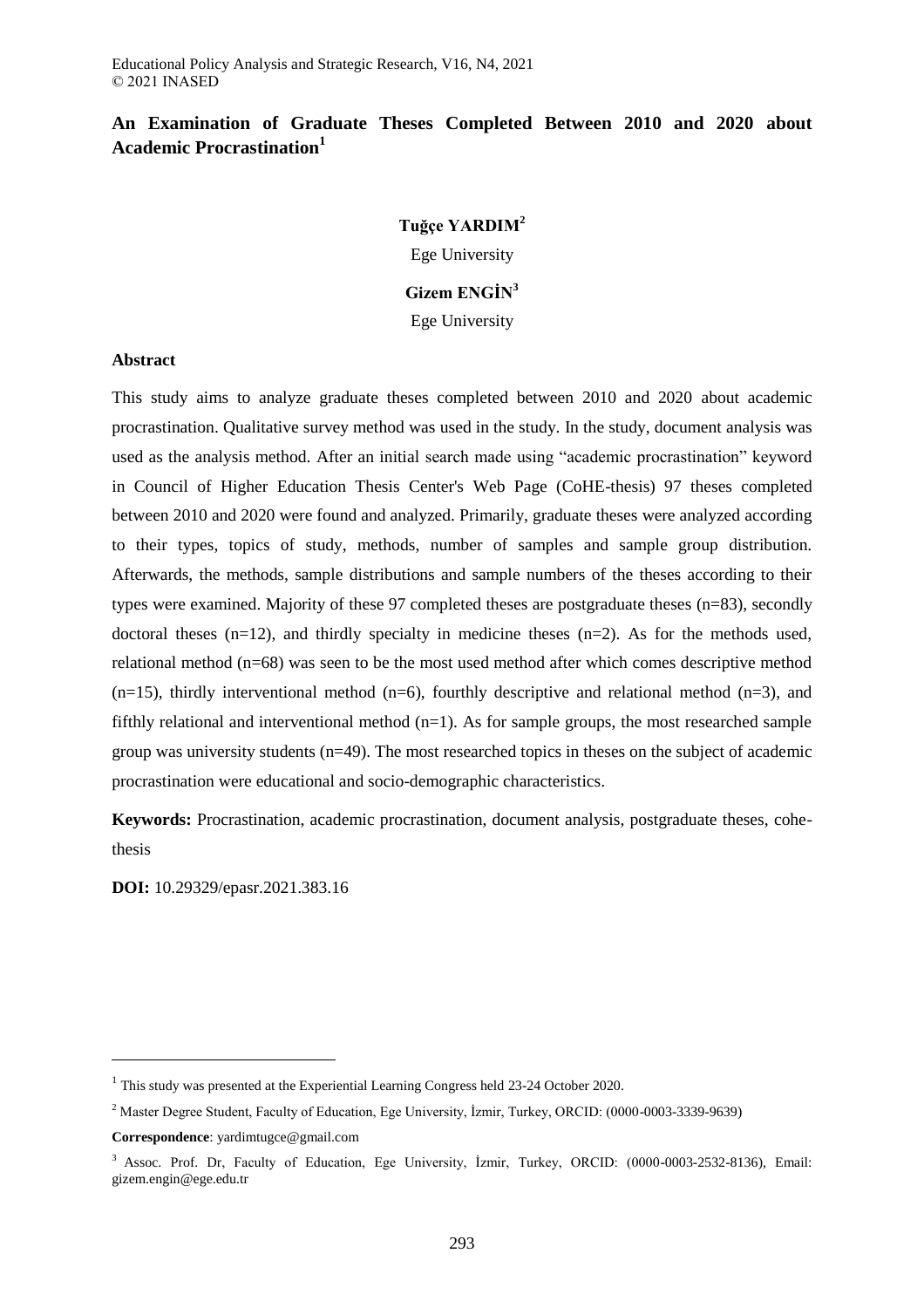#### **Introduction**

The needs and expectations of society change over time. Today educated people are expected to possess a variety of skills including reaching valid and reliable information, planning and doing research, having responsibility and awareness of their duties, and managing their time effectively. Improving these skills is vital for individuals to reach their goals. Academic duties of students increase and differ with each grade as they move to higher levels of education and eventually evolve to advanced tasks which require meticulous attention. It is necessary for students to learn managing their time effectively in order to carry out these tasks (Akbay and Gizir, 2010). Academic procrastination is defined as delaying academic based tasks (carrying out projects, preparing for exams) for various and illogical reasons. (Akbay and Gizir, 2010; Albayrak, Yazıcı and Reisoğlu, 2016; Bulut and Ocak, 2017; Kağan, 2009; Senecal, Julien and Guay, 2003). Individuals' preference to delay their academic duties to the last-minute despite being aware of their responsibilities is related to behavior of procrastination (Vural and Gündüz, 2019). Every individual can sometimes exhibit behavior of procrastination regardless of age, gender, or type of the work they are occupied with (Öztürk Başpınar, 2020). It is a well established fact that procrastination causes negative impacts on individuals (Johnson and Bloom, 1995). An increased number of social activities, occupational and academic duties (projects, presentations, assignments, exams) brought by university life as well as economic and occupational difficulties make academic procrastination a very common problem observed among university students. (Akbay and Gizir, 2010; Berber Çelik and Odacı, 2015; Kaya and Odacı, 2019; Odacı and Kaya, 2019). As a result, students tend to perform lower than their actual levels and have low academic satisfaction. Academic procrastination which causes academic failure is very often observed among university students (Berber Çelik and Odacı, 2015). Although academic procrastination is a common behavior among university students it can also be observed among students at other levels of education (Yaycı and Düşmez, 2016). Academic procrastination behavior affects students' academic life as well as their psychological state. Delaying duties caused by procrastination behavior results in being obliged to complete their responsibilities in a short time which in turn causes them to feel stressed. Despite feeling relieved for a short time, academic procrastination causes negative feelings such as anxiety and stress in the long term (Akbay ve Gizir, 2010). Academic procrastination behavior may originate from nature of assigned duty as well as personal characteristics (cognitive, affective) of individuals (Vural and Gündüz, 2019). Some of the variables causing academic procrastination behavior are low level of motivation and responsibility, lack of time management and self-regulation skills (Engin and Genç, 2020), setting unrealistic goals and perfectionism (Gürgan and Gündoğdu, 2019; Solomon and Rothblum, 1984; Odacı and Kaya, 2019), anxiety, difficulty in making decisions, and opposing control (Solomon and Rothblum, 1984).

Review of related literature indicates that studies address not only underlying causes of procrastination behavior but also they emphasize variables related to this behavior. Self-efficacy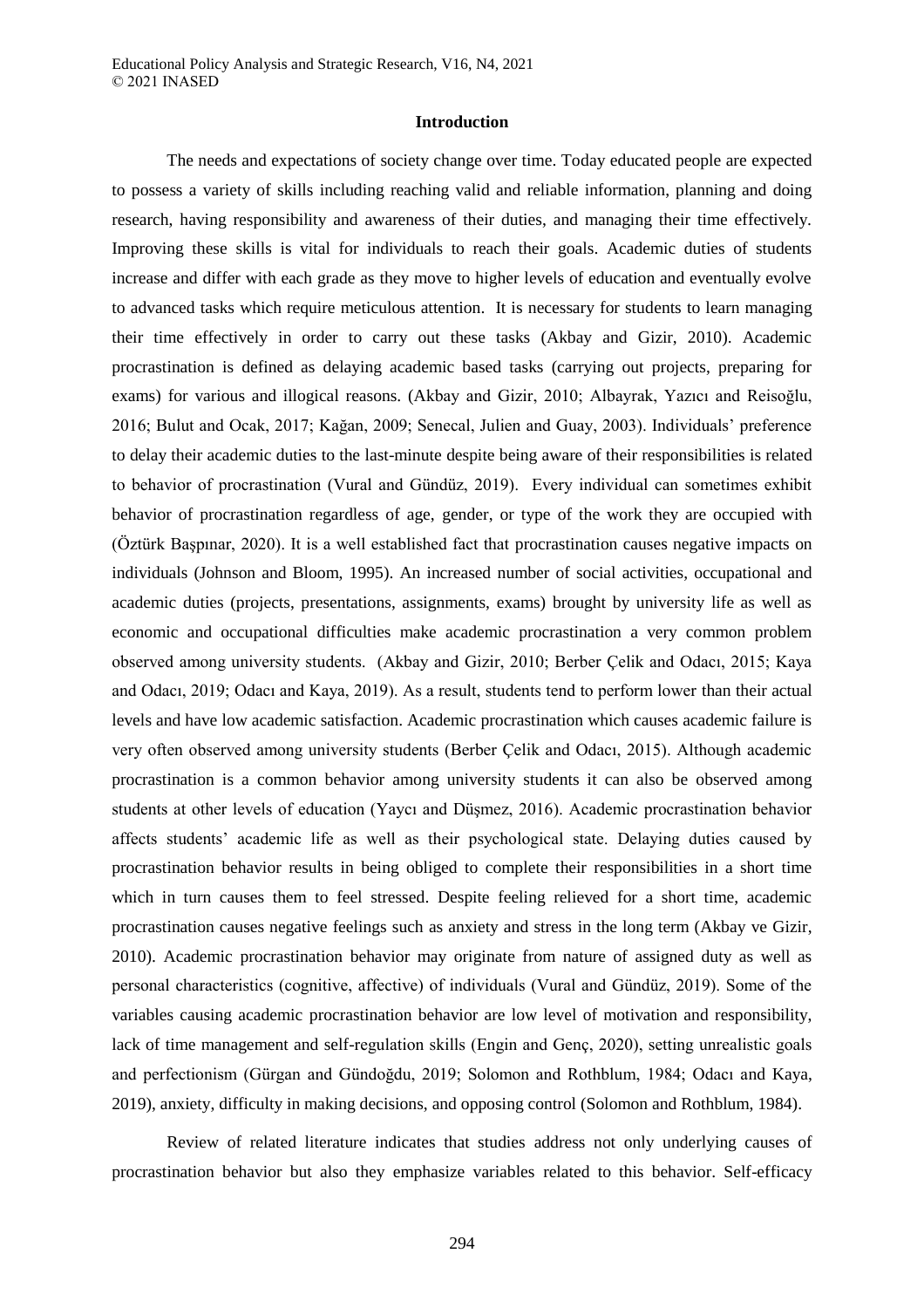(Akbay and Gizir, 2010; Aydoğan and Özbay, 2012; Berber Çelik and Odacı, 2015), perfectionism (Gürgan and Gündoğdu, 2019; Odacı and Kaya, 2019), responsibility (Çelikkaleli and Akbay, 2013; Özer and Altun, 2011), time management (Balkıs, Duru, Buluş and Duru, 2006; Bulut and Ocak, 2017; Kağan, 2009), fear of failure (Bulut and Ocak, 2017; Özer and Altun, 2011; Uzun Özer, 2009; Senecal, Koestner and Vallerand, 1995), motivation (Balkıs et al., 2006; Kağan, 2009; Senecal, Koestner and Vallerand, 1995), self-esteem (Beck, Koons and Milgrim, 2000), anxiety Senecal, Koestner and Vallerand, 1995; Solomon and Rothblum, 1984) are some of the variables studied in the related literature.

#### **Methods**

Qualitative survey method was used in the study. In the study, document analysis was used as the analysis method. Document analysis is a method in which written documents related to subject of the study is analyzed (Yıldırım and Şimşek, 2018, p.187). In this method researchers must determine the steps they follow according to research problem, data they aim to reach, and depth of the study (Yenilmez and Sölpük, 2014). Data can easily be accessed from written documents. Some examples to these documents are novels, autobiographies, documents written by institutions, newspaper reports, and dairies (Merriam, 2013). In the current study, theses related to academic procrastination uploaded to Council of Higher Education Thesis Center's Web Page which has free access were used as documents.

#### **Research Questions**

- 1. How is the distribution of graduate theses completed between 2010 and 2020 according to types of theses?
- 2. How is the distribution of graduate theses completed between 2010 and 2020 according to methods of theses?
- 3. How is the distribution of graduate theses completed between 2010 and 2020 according to sample groups of theses?
- 4. How is the distribution of postgraduate theses completed between 2010 and 2020 according to sample groups of theses?
- 5. How is the distribution of postgraduate theses completed between 2010 and 2020 according to methods of theses?
- 6. How is the sample group distribution of postgraduate theses completed between 2010 and 2020 according to methods of theses?
- 7. How is the distribution of doctoral theses completed between 2010 and 2020 according to sample groups of theses?
- 8. How is the distribution of doctoral theses completed between 2010 and 2020 according to methods of theses?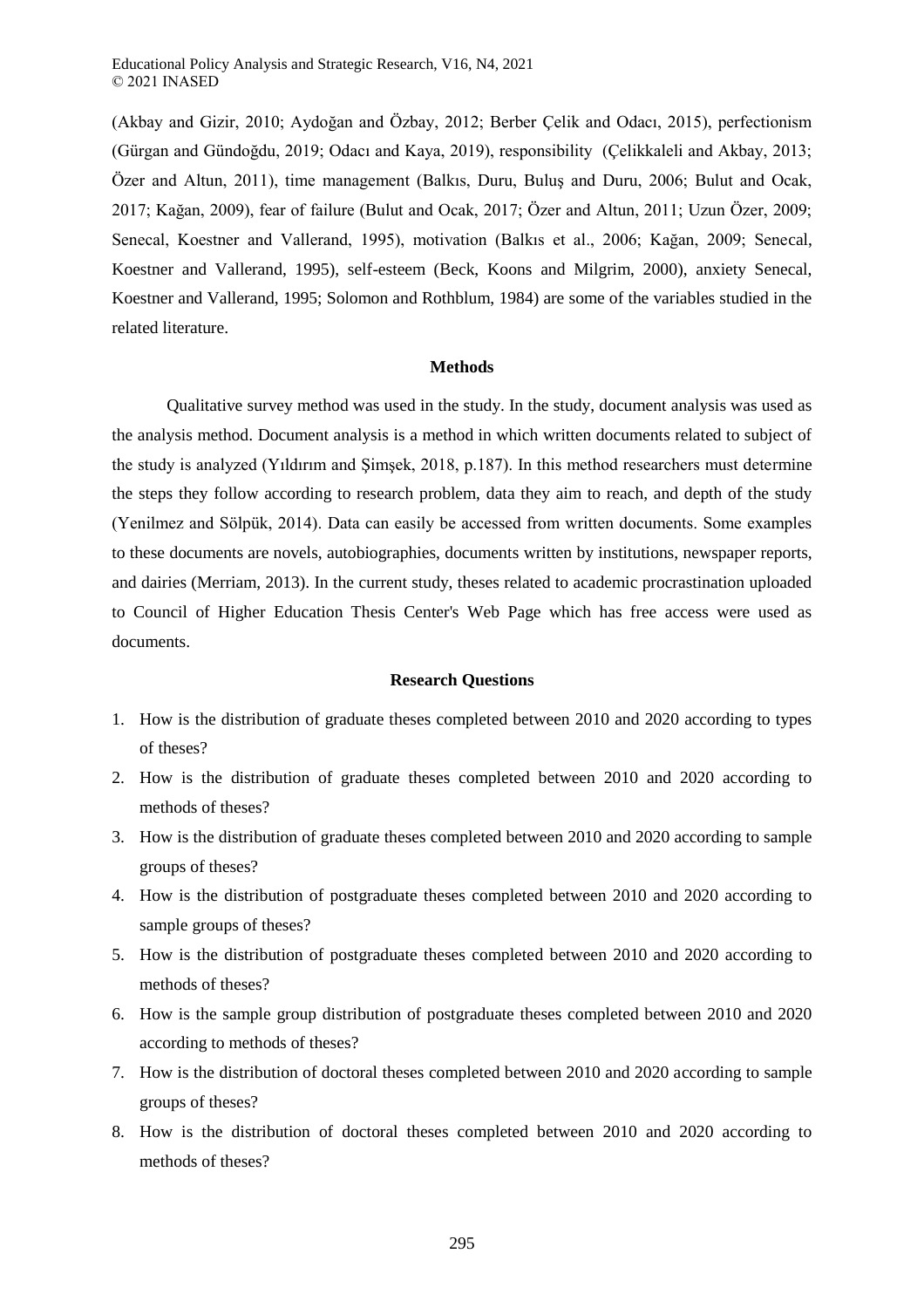- 9. How is the sample group distribution of doctoral theses completed between 2010 and 2020 according to methods of theses?
- 10. How is the distribution of specialty in medicine theses completed between 2010 and 2020 according to methods of theses?
- 11. How is the distribution of specialty in medicine theses completed between 2010 and 2020 according to sample groups of theses?
- 12. How is the distribution of specialty in medicine theses completed between 2010 and 2020 according to sample numbers of theses?
- 13. How is the distribution of graduate theses according to their topic of study?

#### **Population and Sampling**

The population of the study consists of theses published in Council of Higher Education Thesis Center's Web Page (CoHE-thesis) which use the keyword "academic procrastination". The sample group of the study is 97 theses completed between 2010 and 2020 years which can be accessed via Council of Higher Education Thesis Center. The criterion selected for analysis of the data is categorization of theses according to their types, number of sample groups, type of sample groups and methods used for the study.

#### **Limitations**

The study includes 97 theses completed between 2010 and 2020 which are accessed from Council of Higher Education Thesis Center's Web Page by using "academic procrastination" keyword. 83 of these theses are postgraduate, 12 are doctoral, and 2 are specialty in medicine theses. The study is limited to specified years and free access theses.

#### **Data Analysis**

Descriptive analysis method is used to analyze the data. Descriptive analysis method includes four stages: Drawing a general framework according to themes, processing the data in accordance with this framework, explaining the findings, and commenting on the findings. (Yıldırım and Şimşek, 2011). Primarily, a framework is specified for this study. The themes for the study are determined as types of theses, research methods, sample numbers of theses, sample types, and related variables. These themes were selected as they were among the titles which scientific studies should include.

#### **Results**

In this part of the study findings of the study are presented under thirteen categories. These categories include: Distribution of graduate theses completed between 2010 and 2020 according to their types, methods and sample groups, distribution of post graduate theses completed between 2010 and 2020 according to their sample group distribution, research methods and sample groups distribution according to research method, distribution of doctoral theses according to their types,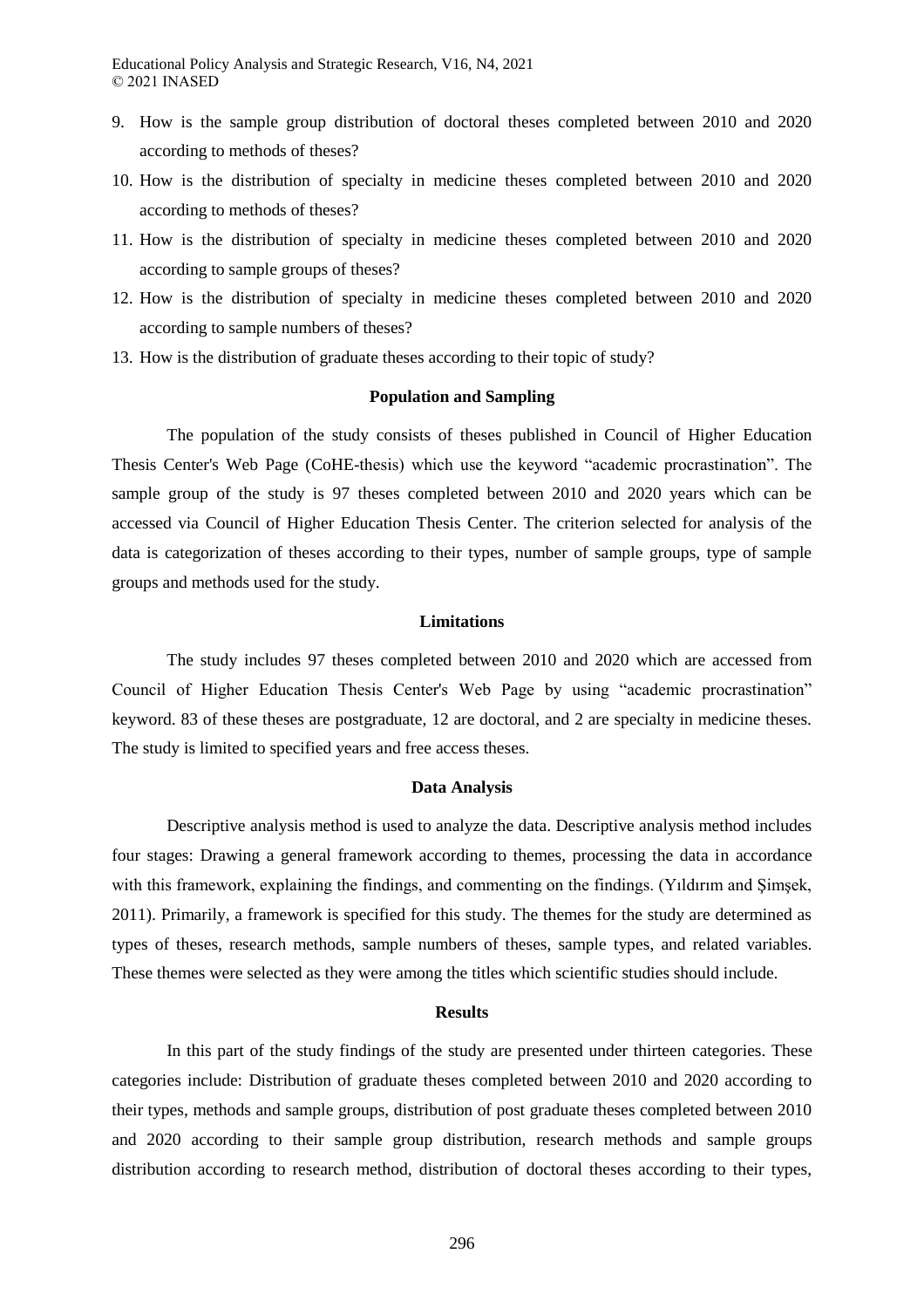sample groups and sample group distributions according to type of theses, distribution of specialty in medicine theses according to their methods, sample groups, and sample group numbers, and distribution of graduate theses according to their fields of study.

### **Distribution of Graduate Theses Completed Between 2010 and 2020 According to Types of Theses**

A total number of 97 graduate theses related to academic procrastination are completed between 2010 and 2020; 83 theses are post graduate, 12 of them are doctoral, and 2 of them are specialty in medicine.

## **Distribution of Graduate Theses Completed Between 2010 and 2020 According to Methods of Theses**

Information related to distribution of graduate theses completed between 2010 and 2020 according to methods of theses is presented in the Table 1.

**Table 1.** Distribution of Graduate Theses Completed Between 2010 and 2020 According to Methods of Theses



As seen in table 1, there isn't a specific method stated for 4 of the theses completed between 2010 and 2020. 15 of the theses use descriptive method, 68 of the theses use relational method, 6 of the theses use interventional method, 3 of the theses use descriptive interventional method, and 1 of the theses uses relational interventional method.

## **Distribution of Graduate Theses Completed Between 2010 and 2020 According to Sample Groups of Theses**

Information related to distribution of graduate theses completed between 2010 and 2020 according to sample groups of theses are presented in Table 2.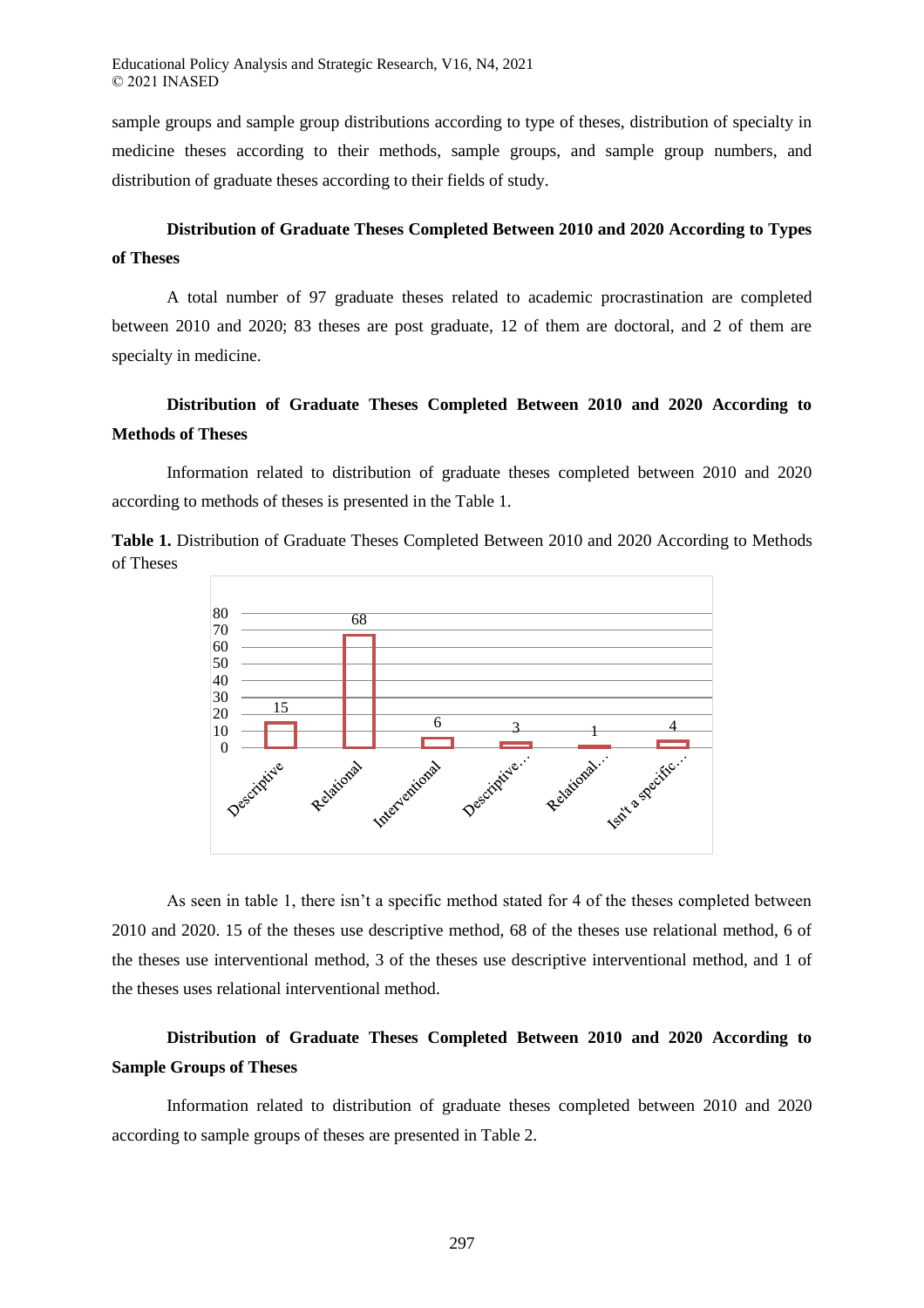**Table 2.** Distribution of Graduate Theses Completed Between 2010 and 2020 According to Sample Groups of Theses



As seen in table 2, of all 97 theses completed between 2010 and 2020 there are 49 theses working with university groups, 33 theses working with high school groups, 8 theses working with middle school groups, 1 thesis working with high school and teacher groups, 2 theses working with elementary school groups, 2 theses working with academician groups, 1 thesis working with adult groups, and 1 thesis working with high school and middle school groups.

# **Distribution of Postgraduate Theses Completed Between 2010 and 2020 According to Sample Groups of Theses**

Information related to distribution of postgraduate theses completed between 2010 and 2020 according to sample groups of theses is presented in Table 3.



**Table 3.** Distribution of Postgraduate Theses Completed Between 2010 and 2020 According to Sample Groups of Theses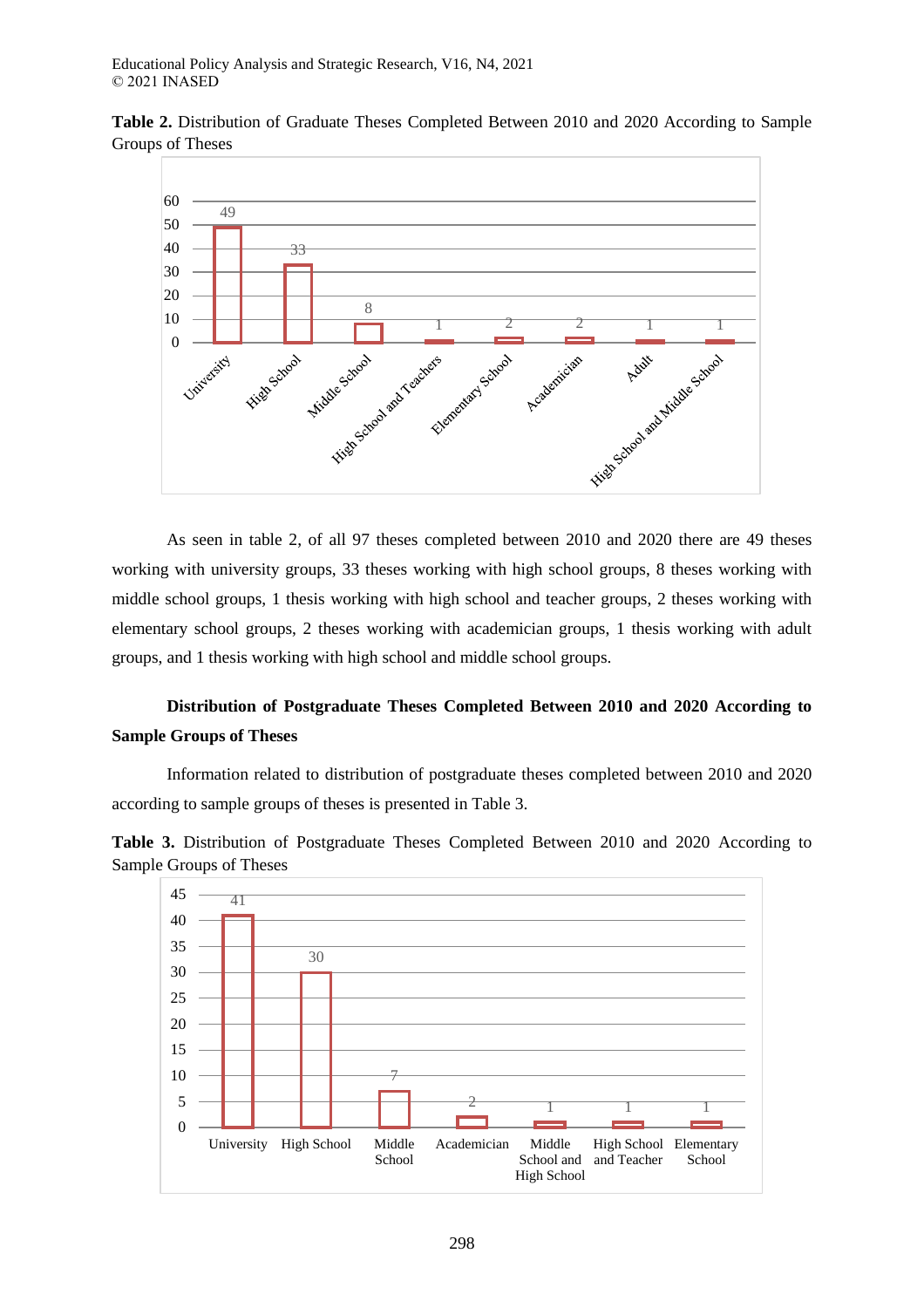As seen in table 3, of all 83 postgraduate theses completed between 2010 and 2020 there are 41 theses working with university students, 30 theses working with high school students, 7 theses working with middle school students, 2 theses working with academicians, 1 thesis working with high school and middle school students, 1 thesis working with high school students and teachers, and 1 thesis working with elementary school students.

### **Distribution of Postgraduate Theses Completed Between 2010 and 2020 According to Methods of Theses**

Information related to distribution of postgraduate theses completed between 2010 and 2020 according to methods of theses is presented in Table 4.

**Table 4.** Distribution of Postgraduate Theses Completed Between 2010 and 2020 According to Methods of Theses



As seen in table 4, of all 83 postgraduate theses completed between 2010 and 2020, 11 of the theses use descriptive method, 64 of the theses use relational method, 2 of the theses use interventional method, 2 of the theses use descriptive and relational method. There is no specific method stated for 4 of the theses.

### **Sample Group Distribution of Postgraduate Theses Completed Between 2010 and 2020 According to Methods of Theses**

Sample group distribution of postgraduate theses completed between 2010 and 2020 using descriptive method are presented in Table 5.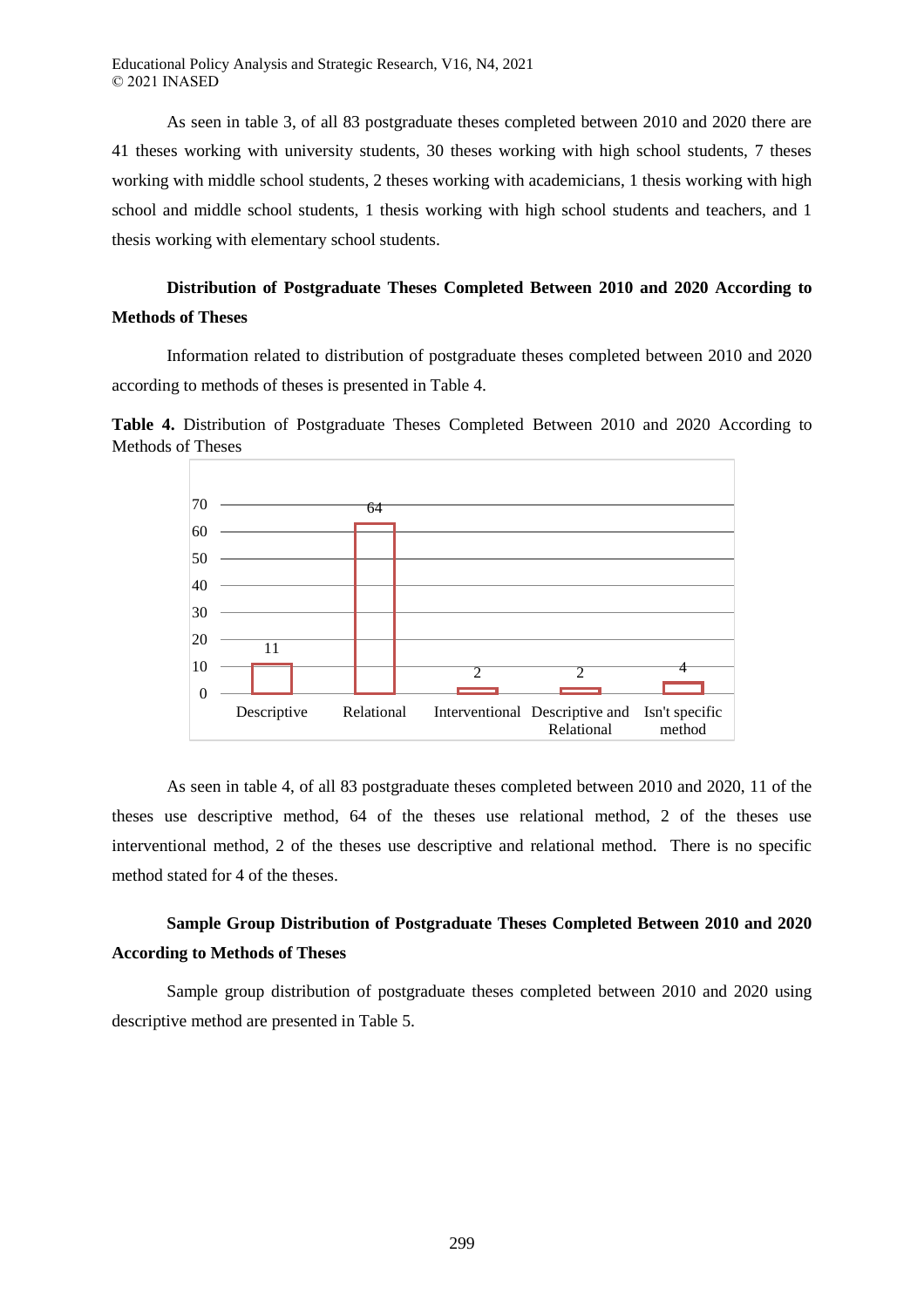**Table 5.** Sample Group Distribution of Postgraduate Theses Completed Between 2010 and 2020 Using Descriptive Method



As seen in table 5, sample group distribution of 11 postgraduate theses completed between 2010 and 2020 using descriptive method is as follows: 4 theses working with 301-400 people, 2 theses working with 401-500, 2 theses working with 501-600, 2 theses working with 601-700, and 1 thesis working with 801-900.

# **Sample Group Distribution of Postgraduate Theses Completed Between 2010 and 2020 According to Methods of Theses**

Sample group distribution of postgraduate theses completed between 2010 and 2020 using relational method are presented in Table 6.



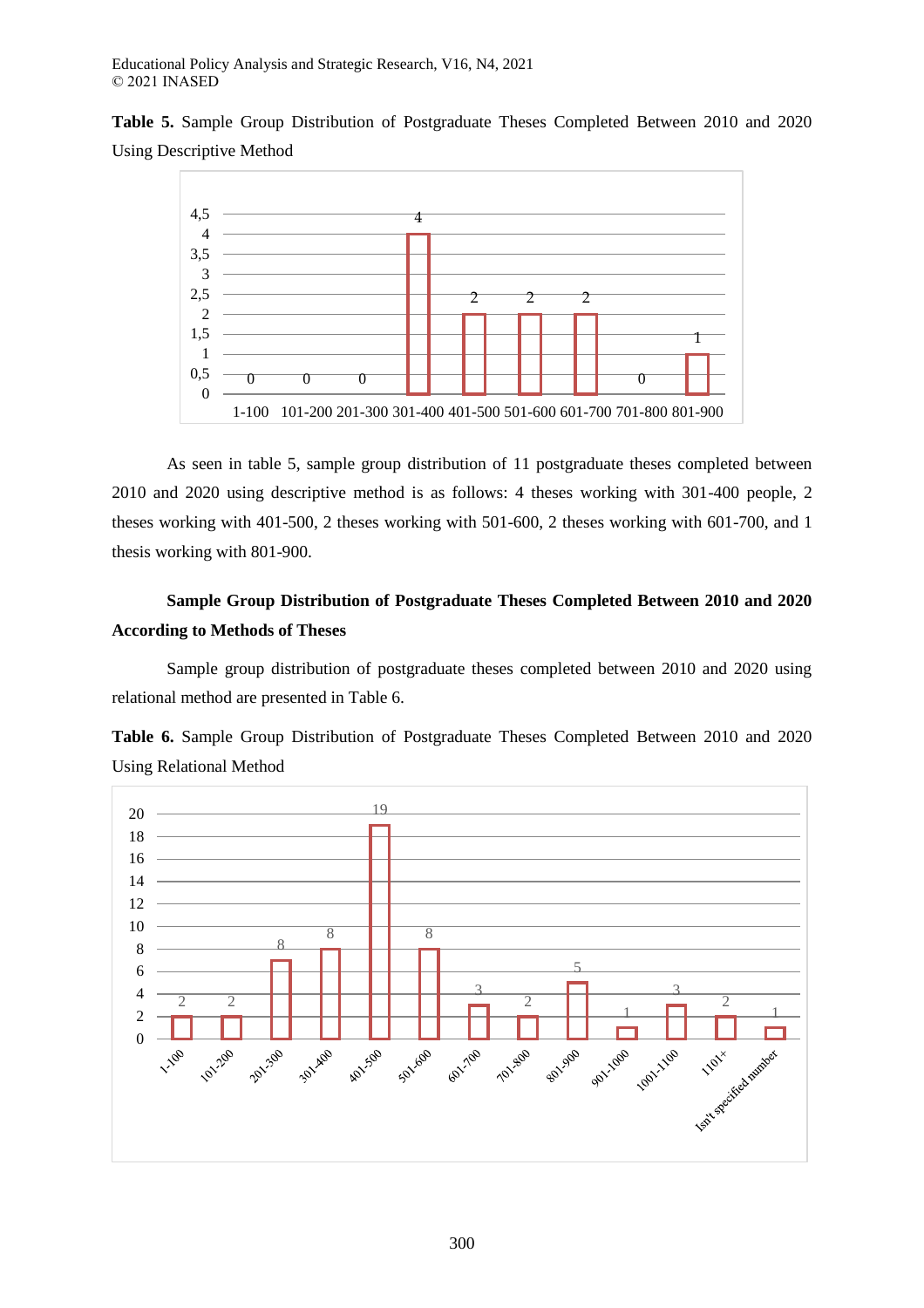As seen in table 6, sample group distribution of 64 postgraduate theses completed between 2010 and 2020 using relational method is as follows: 2 theses working with 1-100 people, 2 theses working with 2,101-200, 8 theses working with 201-300 people, 8 theses working with 301-400 people, 19 theses working with 401-500 people, 8 thesis working with 501-600 people, 3 theses working with 601-700 people, 2 thesis working with 701-800 people,5 theses working with 801-900 people, 1 thesis working with 901-1000 people, 3 theses working with 1001-1100 people, 2 theses working with 1101 and a higher number of people. There is no specified number for sample group in 1 thesis.

# **Sample Group Distribution of Postgraduate Theses Completed Between 2010 and 2020 According to Methods of Theses**

Sample group distribution of postgraduate theses completed between 2010 and 2020 using interventional method are presented in Table 7.

**Table 7.** Sample Group Distribution of Postgraduate Theses Completed Between 2010 and 2020 Using Interventional Method



As seen in table 7, there are 2 theses using interventional method completed between 2010 and 2020 and both theses work on 21-30 people.

## **Sample Group Distribution of Postgraduate Theses Completed Between 2010 and 2020 According to Methods of Theses**

Sample group distribution of postgraduate theses completed between 2010 and 2020 using descriptive and relational method are presented in Table 8.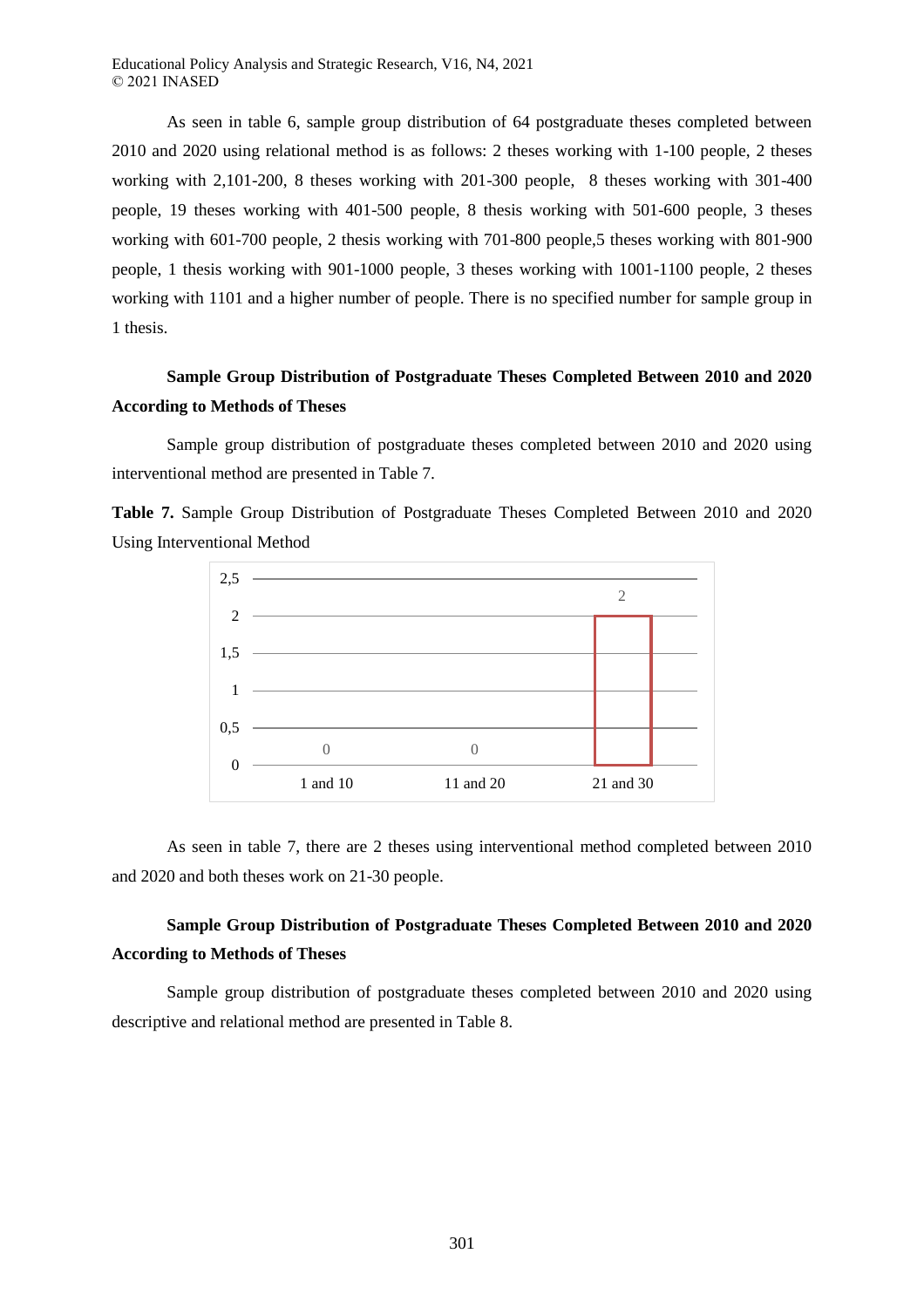**Table 8.** Sample Group Distribution of Postgraduate Theses Completed Between 2010 and 2020 Using Descriptive and Relational Method



As seen in table 8, there are 2 theses using descriptive and relational method completed between 2010 and 2020 and both theses work with 401-500 people.

## **Sample Group Distribution of Postgraduate Theses Completed Between 2010 and 2020 According to Methods of Theses**

Sample group distribution of postgraduate theses completed between 2010 and 2020 in which there isn't a specified method is presented in Table 9.





As seen in table 9, there are 4 theses in which there isn't a specified method and 1 thesis works with 101-200 people, 1 thesis works with 201-300 people, 1 thesis works with 301-400 people, and 1 thesis works with 401-500 people.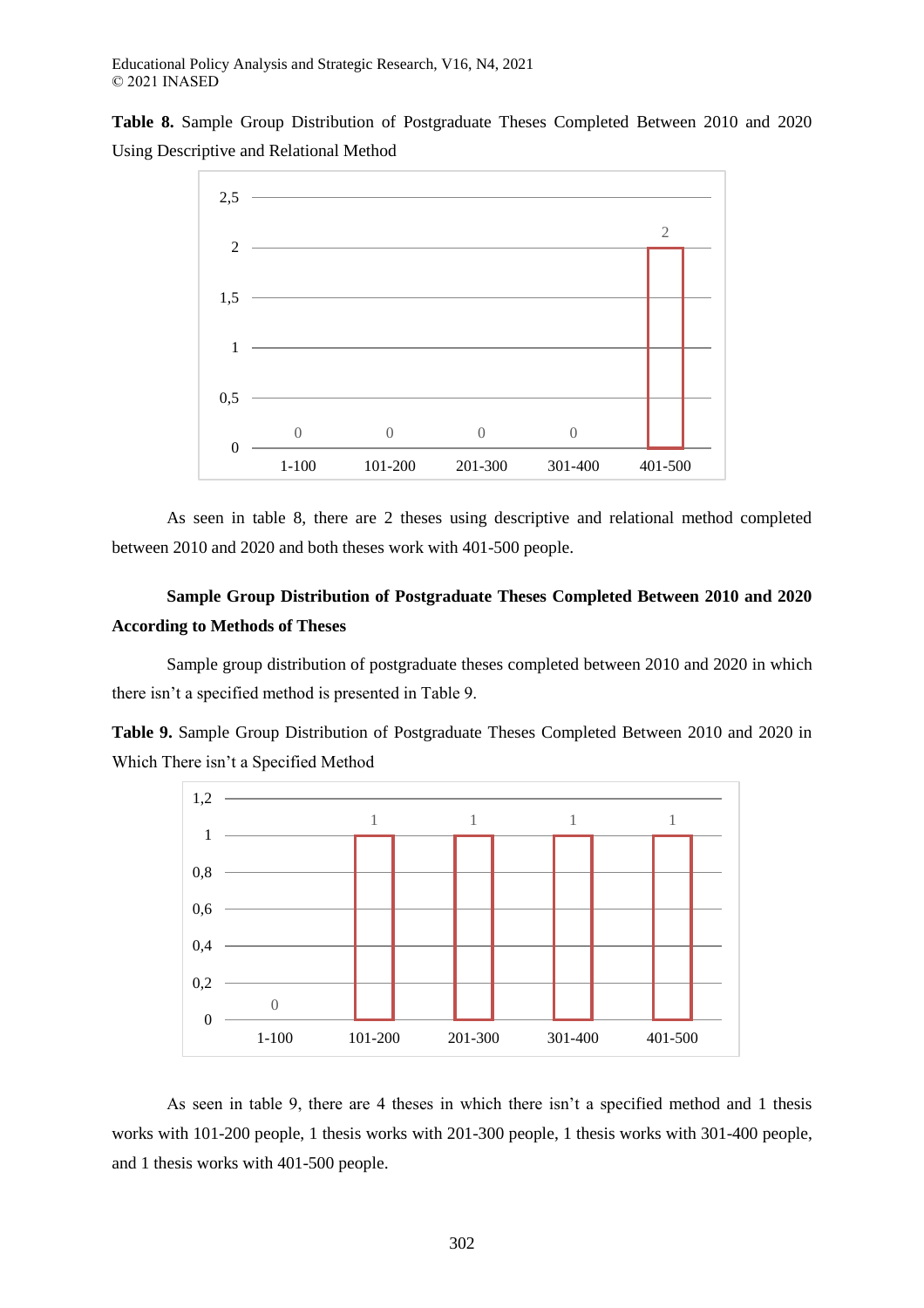#### **Sample Group Distribution of Doctoral Theses Completed Between 2010 and 2020**

Information related to sample group distribution of doctoral theses completed between 2010 and 2020 is presented in Table 10.



**Table 10.** Sample Group Distribution of Doctoral Theses Completed Between 2010 and 2020

As seen in table 10, there are 12 doctoral theses completed between 2010 and 2020. 7 theses work with university students, 3 theses work with high school students, 1 thesis works with middle school students, and 1 thesis works with elementary school students.

## **Distribution of Doctoral Theses Completed Between 2010 and 2020 According to Methods of Theses**

Information related to distribution of doctoral theses completed between 2010 and 2020 according to methods of theses is presented in Table 11.

**Table 11.** Distribution of Doctoral Theses Completed Between 2010 and 2020 According to Their Methods

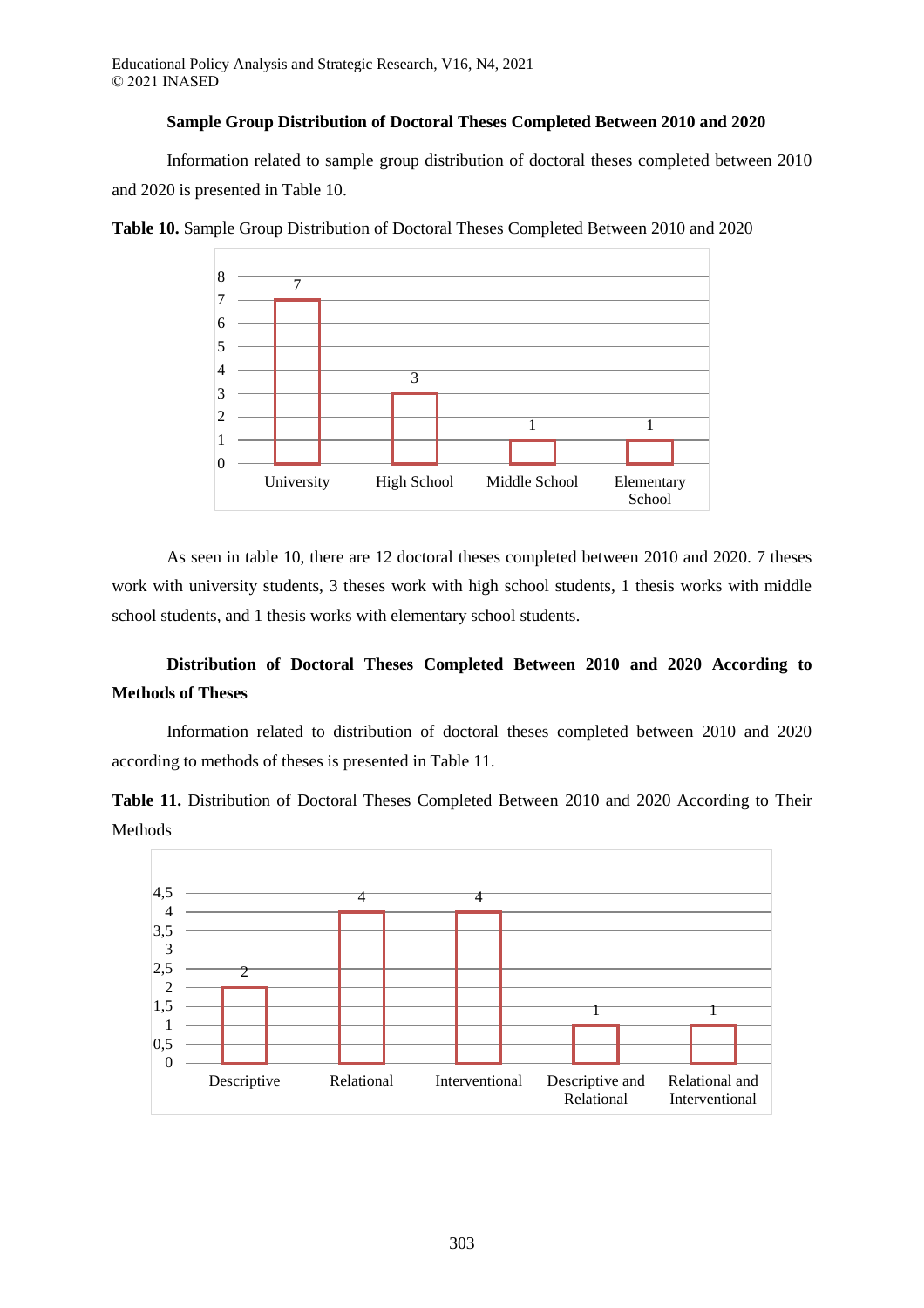As seen in table 11, there are 12 doctoral theses completed between 2010 and 2020. 2 theses use descriptive method, 4 theses use relational method, 4 theses use interventional method, 1 thesis uses descriptive and relational method, and 1 thesis uses relational and interventional method.

### **Sample Group Distribution of Doctoral Theses Completed Between 2010 and 2020 According to Methods of Theses**

There are two doctoral theses using descriptive method completed between 2010 and 2020 and both theses work with a sample group of 1001-1500 people.

### **Sample Group Distribution of Doctoral Theses Completed Between 2010 and 2020 According to Methods of Theses**

There are 4 doctoral theses using relational method completed between 2010 and 2020. 3 of the theses works with a sample group of 601-900 people and 1 thesis works with a sample group of 901 and higher number of people.

## **Sample Group Distribution of Doctoral Theses Completed Between 2010 and 2020 According to Methods of Theses**

There are 4 doctoral theses using relational method completed between 2010 and 2020. 3 of the theses work with a sample group of 31-40 people, and 1 thesis works with a sample group of 21- 30 people.

## **Sample Group Distribution of Doctoral Theses Completed Between 2010 and 2020 According to Methods of Theses**

There is 1 doctoral thesis using relational and interventional method completed between 2010 and 2020 and it works with a sample group of 1001-1500 people.

## **Sample Group Distribution of Doctoral Theses Completed Between 2010 and 2020 According to Methods of Theses**

There is 1 doctoral thesis using descriptive and relational method completed between 2010 and 2020 and it works with a sample group of 2001-3000 people.

# **Distribution of Specialty in Medicine Theses Completed Between 2010 and 2020 According to Methods of Theses**

There are 2 specialties in medicine theses completed between 2010 and 2020 use descriptive method.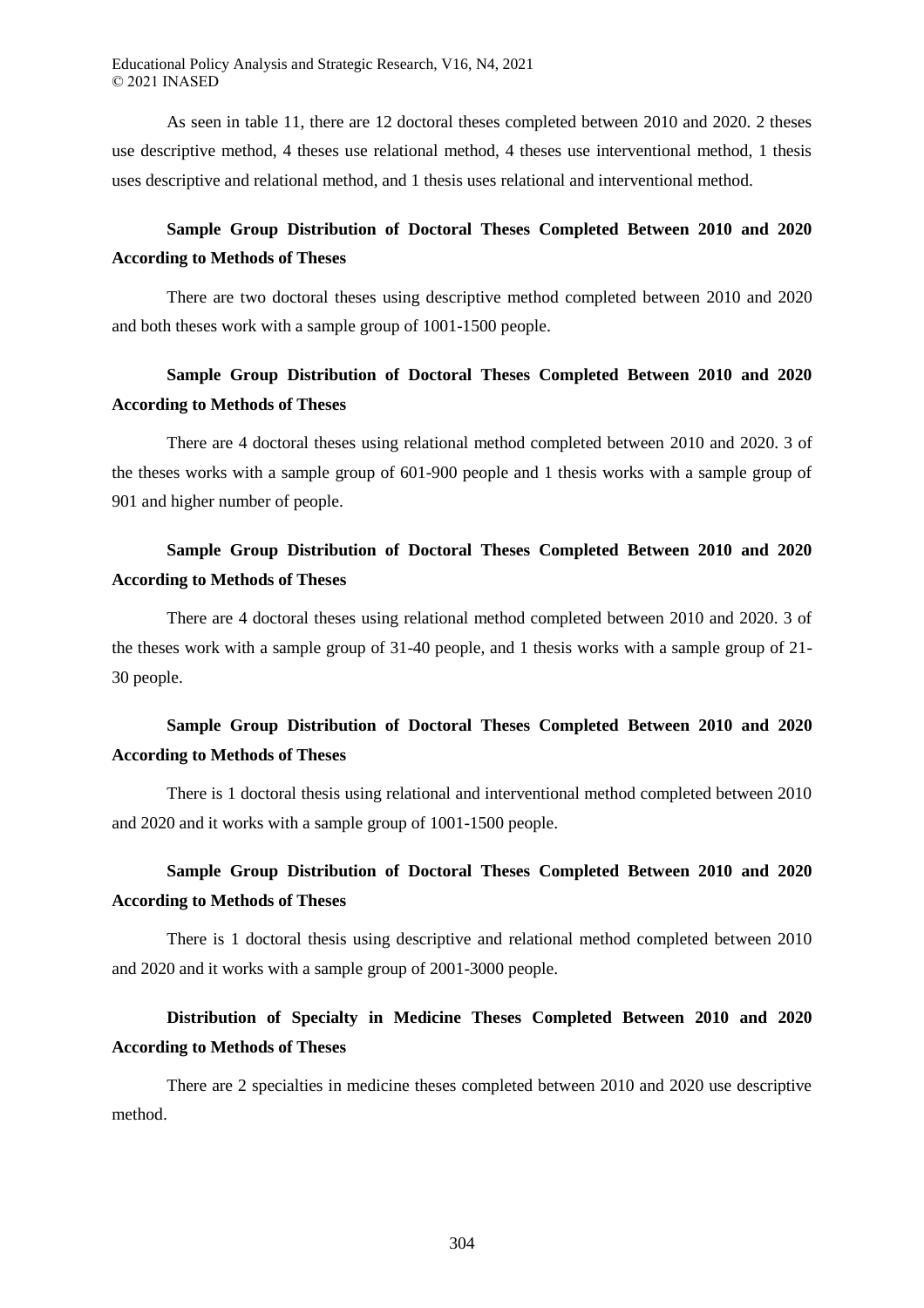## **Distribution of Specialty in Medicine Theses Completed Between 2010 and 2020 According to Sample Groups of Theses**

There are 2 specialties in medicine theses completed between 2010 and 2020. 1 thesis works with university students and 1 thesis works with adults.

## **Distribution of Specialty in Medicine Theses Completed Between 2010 and 2020 According to Sample Group Numbers of Theses**

There are 2 specialties in medicine theses completed between 2010 and 2020. 1 thesis works with a sample group of 1-100 people and 1 thesis works with a sample group of 401-500 people.

#### **Distribution of Graduate Theses According to Topics Studied**

Information related to distribution of graduate theses completed between 2010 and 2020 according to their field of study is presented in Table 12.



**Table 12.** Distribution of Graduate Theses According to Their Field of Study

Topics of study are specified after a review of related literature with the help of specialists. The topics of study researched in theses related to academic procrastination are specified as: Education, sports and physical education, family, art, technology, positive psychology, psychological symptoms and behavioral disorders, behavioral problems, occupational life, experimental practices and trainings, socio-demographic factors, skills and values, personal characteristics. Analysis of theses completed between 2010 and 2020 revealed that topics studied are as follows: 50 topics related to education, 4 topics related to sports and physical education, 20 topics related to family, 1 topic related to art, 21 topics related to technology, 4 topics related to positive psychology, 27 topics related to psychological symptoms and behavioral disorders, 25 topics related to behavioral problems, 2 topics related to occupational life, 8 topics related to experimental practices and training, 53 topics related to socio-demographic factors, 11 topics related to skills, 26 topics related to values and personal characteristics.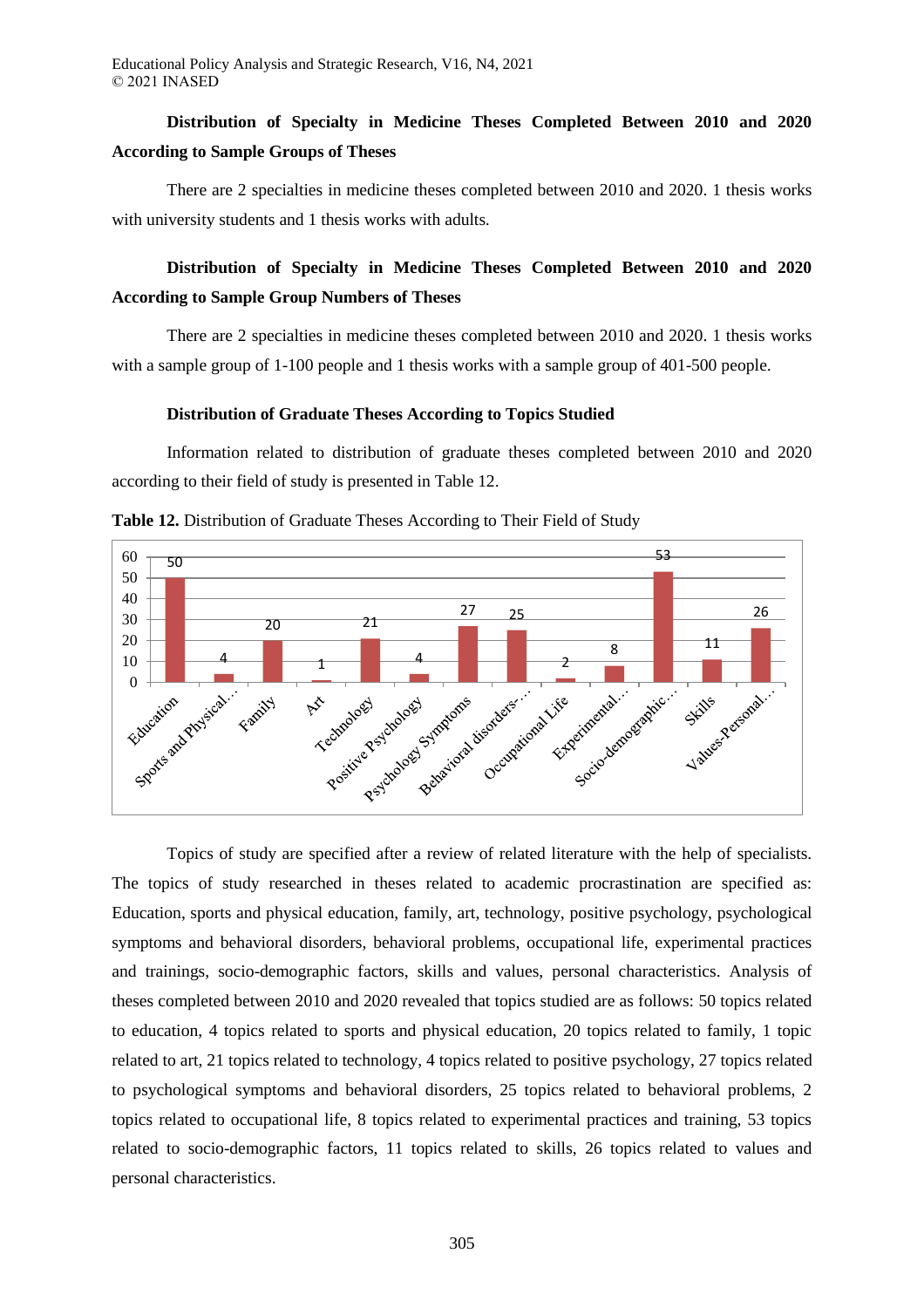#### **Discussion and Conclusion**

This study aims to analyze graduate theses completed between 2010 and 2020 on the subject of academic procrastination. 97 theses completed between 2010 and 2020 were analyzed according to their distribution of topics they studied, distribution of types of theses, distribution of sample numbers, distribution of sample groups, methods: sample number distributions, sample numbers according to methods of theses. Analysis revealed that majority of these 97 completed theses are postgraduate theses  $(n=83)$ , secondly doctoral theses  $(n=12)$ , and thirdly specialty in medicine theses  $(n=2)$ . As for the methods used, relational method  $(n=68)$  was seen to be the most used method after which comes descriptive method ( $n=15$ ), thirdly interventional method ( $n=6$ ), fourthly descriptive and relational method (n=3), and fifthly relational and interventional method (n=1). Such a low usage of interventional method is predicted to be a result of difficulties experienced in using interventional method.

Review of related literature showed that various studies analyzing graduate theses also express those quantitative studies are favored over qualitative studies (Balta and Kanbolat, 2020; Kütükcü, 2017; Özenç and Özenç, 2018). Studies also state that there is a tendency to believe using quantitative methods gives more reliable and valid outcomes (Balta and Kanbolat, 2020; Kütükcü, 2017). Analysis of sample groups showed that university students (n=49) are the most studied group. 49 of 97 completed theses studied university students which indicates that social, occupational and academic responsibilities (projects, assignments, presentations, exams) of university students are higher than high school students as well as occupational and economic difficulties they experience which in turn make academic procrastination a very common and important problem (Akbay and Gizir, 2010; Berber Çelik and Odacı, 2015; Kaya and Odacı, 2019; Odacı and Kaya, 2019). This situation is believed to be the main consideration for researchers to prefer university students as sample groups. The most preferred sample group for postgraduate theses is also university students  $(n=41)$ . Among 83 postgraduate theses, the most used research method is relational method  $(n=64)$ and the least used method is interventional method  $(n=2)$ . The reason for post graduate degree researchers to prefer interventional method less than the other methods is believed to be the necessity of following all processes during all academic processes and focusing attention on academic writing and interventional method can require more time than other methods. Among 64 post graduate theses using relational method, the most studied sample group number is  $401-500$  (n=19). 2 post graduate theses using interventional method worked with 21-30 people. The most researched sample group among 12 doctoral theses is university students  $(n=7)$ , and the least researched groups are middle school  $(n=1)$  and elementary school  $(n=1)$ . The most used methods are interventional  $(n=4)$  and relational (n=4) methods. The most preferred sample group number is 31-40 people for doctoral theses using interventional method  $(n=3)$ . The most preferred sample group number for doctoral theses using relational method is 601-900 people. Also, 2 specialties in medicine theses use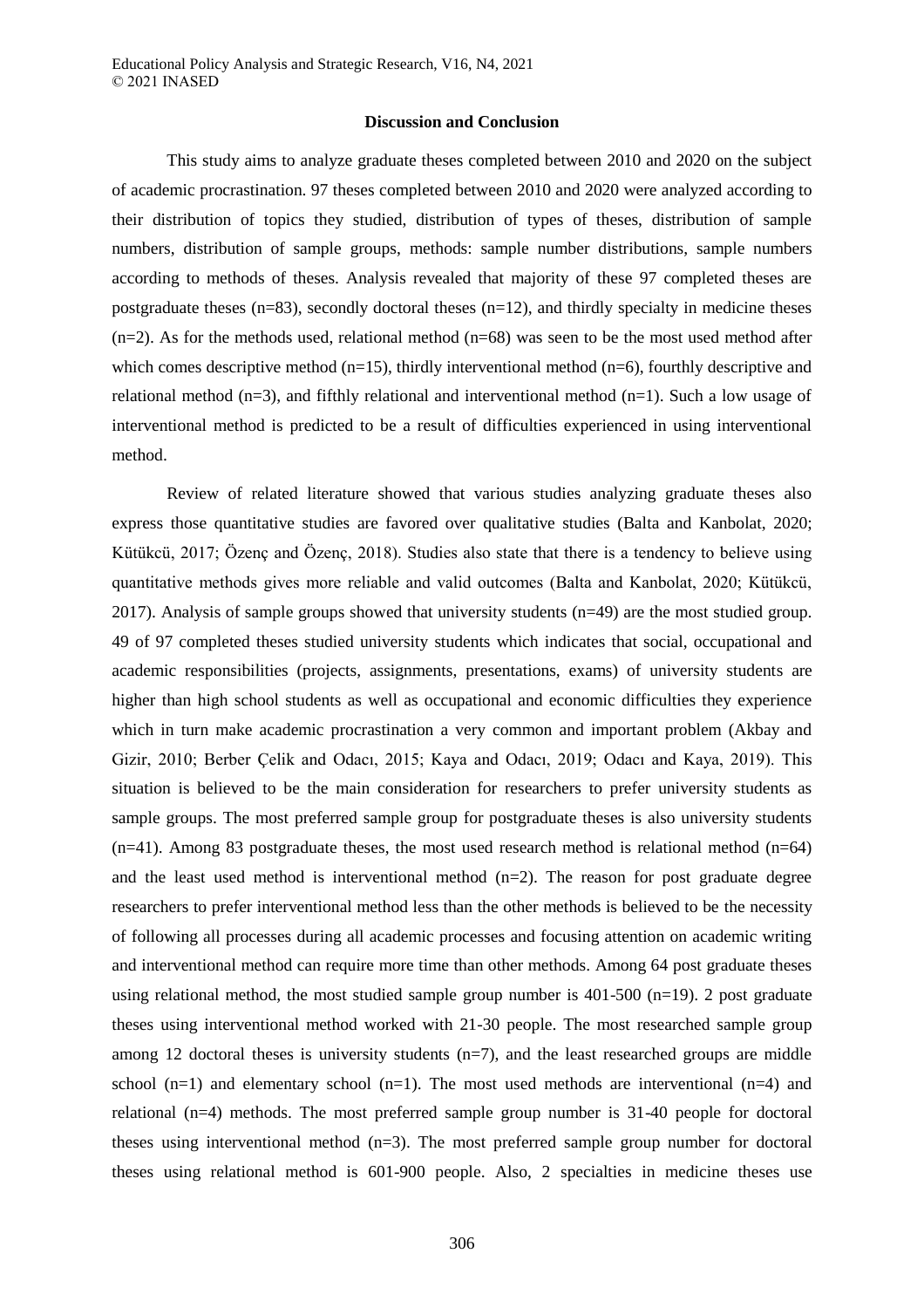descriptive method. Academic procrastination is related to a wide range of variables such as selfefficacy (Akbay and Gizir, 2010; Aydoğan and Özbay, 2012; Berber Çelik and Odacı, 2015), perfectionism (Gürgan and Gündoğdu, 2019; Odacı and Kaya, 2019), responsibility (Çelikkaleli and Akbay, 2013; Özer and Altun, 2011), time management (Balkıs et.al. 2006; Bulut and Ocak, 2017; Kağan, 2009). As a result, it is possible for researchers to explore these relations by using relational method. All these considerations can be underlying cause for a higher usage of quantitative methods.

Another finding of the study shows that the most researched topics in completed graduate theses are educational topics and socio-demographic characteristics. Second most researched topic is psychological symptoms and behavioral disorders which is followed by topics related to values and personal characteristics. And the least studied topic is behavioral problems. Topics related to education include academic achievement, attitudes towards school and lessons. Analysis of topics studied in graduate theses revealed that topics related to socio-demographic characteristics include age, gender, level of income; psychological symptoms/behavioral disorders include anxiety, depression, and indecisiveness; values and personal characteristics include self-esteem and character traits; behavioral problems include perfectionism, and common procrastination behavior. The most studied sample group in graduate theses is university students which can be as a result of convenience sampling. Analysis of completed theses revealed that 49 of 97 theses studied university students which indicates that academic procrastination is a serious problem among university students.

#### **Recommendations**

Following recommendations are presented for future research based on findings of this study:

- Increasing number of theses using qualitative and mixed methods.
- Developing models to explain the concept of academic procrastination.
- Increasing the number of studies using interventional method to develop programs and models which aims to decrease academic procrastination behavior.
- Increasing sample numbers of studies.

#### **References**

- Akbay, S. E. & Gizir, C. A. (2010). Academic procrastination behavior in university students by gender: the role of academic motivation, academic selfefficacy and academic commitment. *Mersin University, Journal of Educational Faculty, 6(1), 60-78.*
- Albayrak, E., Yazıcı, H. & Reisoğlu, S. (2016). Personality, academic self-efficacy, academic locus of control and academic procrastination among university students. *Mehmet Akif Ersoy University Journal of Educational Faculty, 38, 90-102.*
- Aydoğan, D. & Özbay, Y. (2012). Explanation of academic procrastination from self-esteem, state anxiety, self-efficacy. *Pegem Journal of Education and Instruction, 2(3), 1-9.*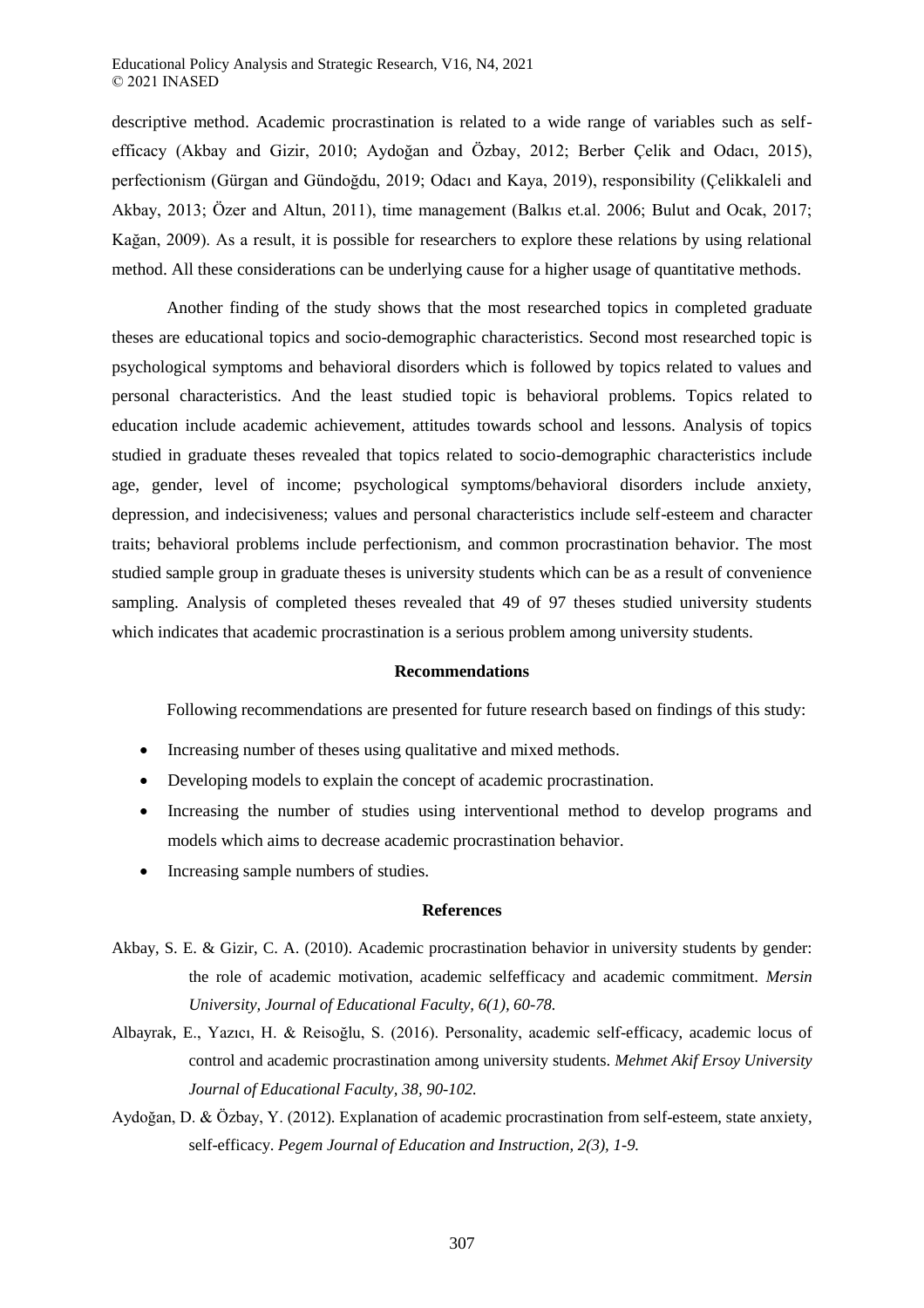- Balkıs, M., Duru. E., Buluş, M. & Duru, S. (2006). An ınvestigation of the academic procrastination among university students in related to various variables. *Ege Journal of Education, 7(2), 57– 73.*
- Balta, M. A. & Kanbolat, O. (2020). The research of postgraduate thesis studies about mathematıcal literacy. *Synergy International Journal of Field Education Researches*, *1(1), 1-16.*
- Beck, B. L., Koons, S. R. & Milgrim, D. L. (2000). Correlates and consequences of behavioral procrastination: The effects of academic procrastination, self-consciousness, self-esteem, and self-handicapping. *Journal of Social Behavior & Personality, 15(5), 3-13.*
- Berber Çelik, Ç. & Odacı, H. (2015). Explanation of academic procrastianation by some personal and psychological variables*. Hacettepe University Journal of Education, 30(3), 31-47.*
- Bulut, R. & Ocak, G. (2017). The reasons affecting academic procrastination behaviors of prospective teachers. *E-International Journal of Educational Research, 8(2), 75-90.*
- Çelikkaleli, Ö. & Akbay, S. E. (2013). The investigation of university students' academic procrastination, general self-efficacy belief and responsibility. *Ahi Evran University Kırşehir Journal of Education Faculty, 14(2), 237-254.*
- Engin, G. & Genç, S. Z. (2020). Investigation of the relationship between pre-service teachers' smart phone screen usage times and academic procrastination behavior*. Celal Bayar University Journal of Social Sciences, 18(1), 314-325.*
- Gürgan, U. & Gündoğdu, İ. (2019). An investigation of students studying at the university in science, mathematics and social programs, metacognitive skills, academic perfectionism and academic procrastination behaviors by various variables. *Necatibey Faculty of Education, Electronic Journal of Science and Mathematics Education, 13(1), 152-175.*
- Johnson, J. L. & Bloom, A. M. (1995). An analysis of the contribution of the five factors of personality to variance in academic procrastination. *Personality and Individual Differences*, *18(1)*, *127-133*.
- Kağan, M. (2009). Determining the variables which explain the behavior of academic procrastination in university students*. Ankara University Journal of Education Faculty, 42(2), 113-128.*
- Kaya, Ö. S. & Odacı, H. (2019). How effective is a person-centered therapy based on psychoeducation program on academic procrastination? An evaluation study*. Turkish Psychological Counseling and Guidance Journal, 9(53), 261-295.*
- Kütükcü, A. (2017). Investigation of graduate theses on women leadership in turkey*. Istanbul University Journal of Women's Studies*, *(15), 26-47.*
- Merriam, S. B. (2013). Qualitative Research: A Guide to Design and Implementation *(Translation from 3rd Editioni, Chief Editor: S. Turan*). Ankara: Nobel Publishing.
- Odacı, H. & Kaya, F. (2019). Perfectionism and the role of hopelessness on procrastination behavior: A research on university students. *Journal of Higher Education and Science, 9(1), 43-51.*
- Özenç, E. G. & Özenç, M. (2018). An analyse of tendencies of graduate education theses established in an education sciences ınstitue department of classroom teaching. *International Journal of Active Learning*, *3(2), 1-10.*